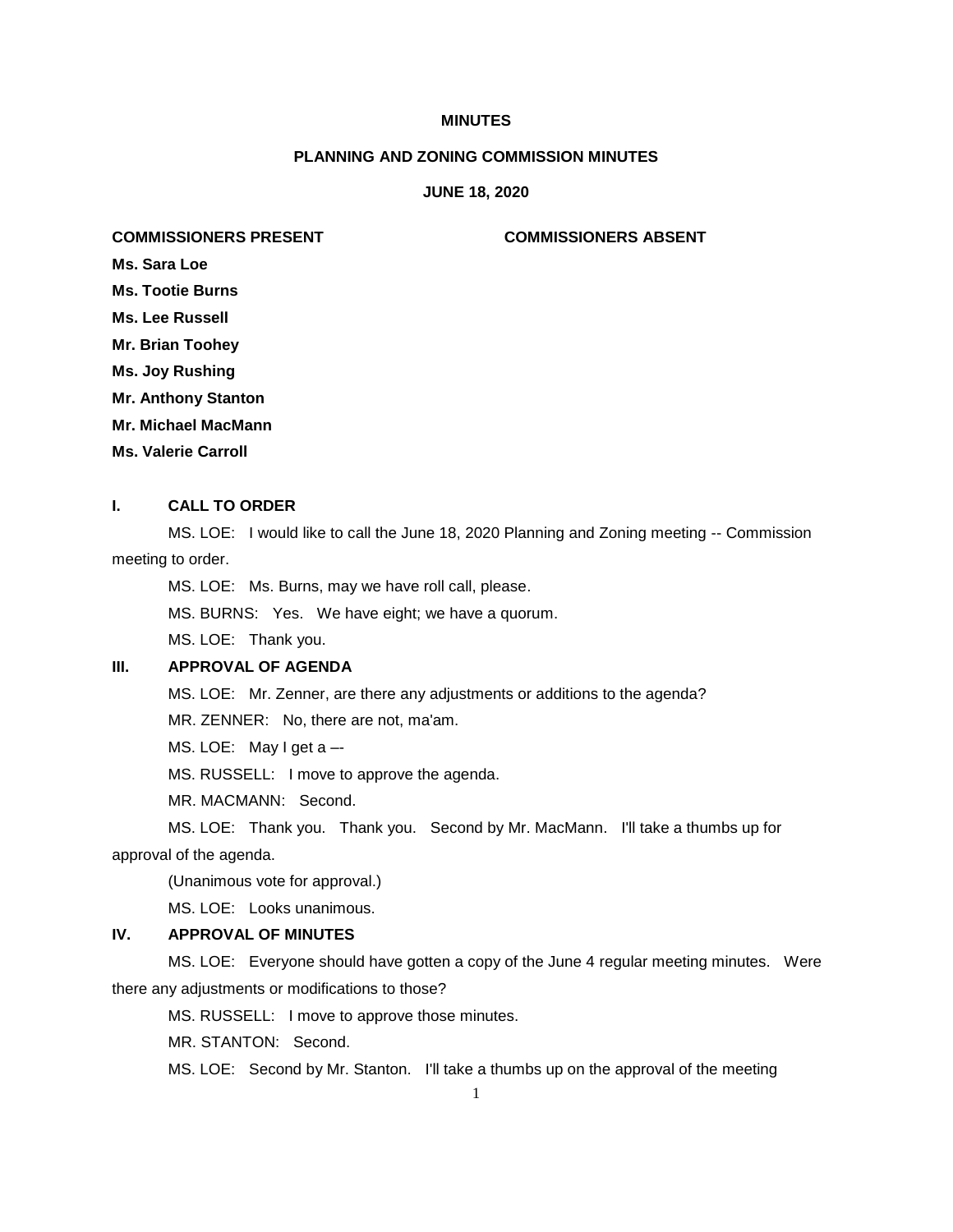minutes.

(Unanimous vote for approval.)

MS. LOE: It looks unanimous. Thank you.

## **V. PUBLIC HEARINGS**

MS. LOE: That brings us to our first public hearing of the evening.

#### **Case Number 116-2020**

**A request by Crockett Engineering (agent) on behalf of T-Vine Enterprises, Inc. (owners), to rezone two parcels from R-1 (One-Family Dwelling) to A (Agriculture). The property is addressed 6114 N. Oakland Gravel Road.**

MS. LOE: May we get a staff -- we'll do recusing before or after the staff report?

MR. ZENNER: It would be before.

MS. LOE: Before. So –-

MR. TOOHEY: Madam Chair, I need to recuse myself from this case.

MS. LOE: Thank you, Mr. Toohey. Are there any other Commissioners who would like to? I see none. May we get a staff report, please

Staff report was given by Mr. Brad Kelley of the Planning and Development Department. Staff recommends approval the requested rezoning from R-1 to A.

MS. LOE: Thank you, Mr. Kelley. Before we ask staff any questions, I would like to ask any Commissioner who has had any ex parte prior to this meeting related to this case to please disclose that now so all Commissioners have the same information to consider on behalf of the case in front of us. Seeing none. Was there any questions for staff? Mr. MacMann?

MR. MACMANN: Thank you, Madam Chair. Mr. Kelley, am I correct in my remembering -- my memory of the City's agriculture districts that these lots -- these plats would allow a second home on these; is that correct?

MR. KELLEY: Yeah. Pursuant to a conditional-use permit.

MR. MACMANN: All right. And that's conditional-use. That gets me to where I was headed on the -- and if you don't know this, because I can't remember -- I'm sorry -- of right-of-ways. Is there a curb cut limitation on these lots?

MR. KELLEY: I -- I -- yeah. I think you're correct. I don't think they would allow a private drive on this. I believe it's a neighborhood collector, if you're referring to North Oakland Gravel Drive.

MR. MACMANN: Right. So that would be -- each of these lots would have one drive though; do we know? I don't know the answer to this question because we don't deal with Ag very often. I'm trying to inform myself for now and in the future.

MR. KELLEY: I'm not certain. Pat, can you --

MR. ZENNER: I cannot recall, Mr. MacMann, as it related to the platting.

MR. MACMANN: Well, the reason I ask this question is having grown up and lived in areas that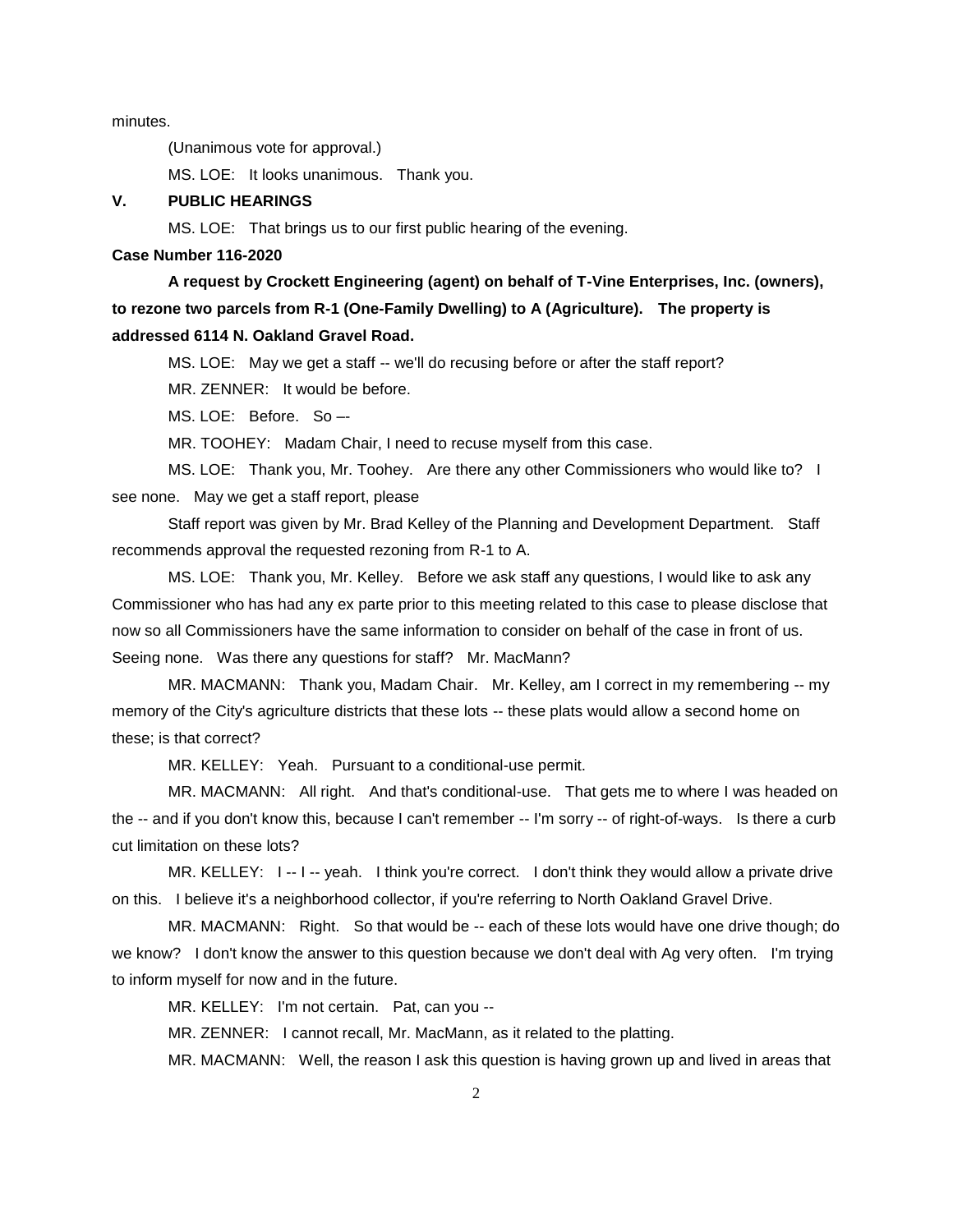have these style of farmettes, as we're calling them here, the second home usually means a -- or can mean a second driveway, and the use of animals might even mean a third driveway, you know, to service a barn or bring animals in and out. Sometimes it's just one, but that's a very common thing with this type of use.

MR. ZENNER: Given that North Oakland Gravel in this particular location, if I'm not incorrect, is actually a county-maintained road.

MR. MACMANN: I think that is correct, yes.

MR. ZENNER: All driveway encroachment permitting would be subject to their requirements, not necessarily the City's. So I would have to defer to the Boone County resource management staff, and I don't know their regulations.

MR. MACMANN: Mr. Kelley, do we have a -- and I did not mean to cut you off. I'm sorry. Do we have any annexation triggers, like right in this area; do we know?

MR. ZENNER: No. This property was annexed as -- as indicated, back in 2007.

MR. MACMANN: Are any of these lots, like, up to the right we don't have anything? We have nothing coming in right away up here. Right?

MR. KELLEY: Oh, no. No. Not at all.

MR. MACMANN: Okay. I just -- I'm looking out for CATSO, like we just discussed. All right. Thank you very much, Mr. Kelley and Mr. Zenner. Thank you, Madam Chair.

MS. LOE: Any additional questions for staff? I just had one clarification following up on Mr. MacMann's question about an additional unit. Did -- was it a conditional-use permit, just checking? I'm seeing that two contiguous residential lots may be created in this district. The creation of an additional lot requires rezoning to R-1 and approval of a subdivision?

MR. KELLEY: In the --

MS. LOE: They can do two with the A, and if they wanted to do more than that, then that would have to go to R-1? But is there a conditional-use? I thought two houses were allowed in A.

MR. KELLEY: I believe you could have two on A, but the second one would require with conditional. And I was looking at the table, but --

MR. ZENNER: So a second -- a second primary dwelling unit on an Ag lot is permitted. That is -- that's permitted in the Ag and generally it would be associated potentially with a farmhand or somebody else. If you want to do -- if you wanted to divide the property into more than two residential lots in the Ag zoning district, we look at that as a residential -- the third lot would constitute a residential subdivision further cutting away at the integrity of larger acreage parcels that facilitate farming. So, you know, you may take a five-acre tract of land. The minimum land requirement for A is two and a half to grow and -- to grow or handle animals, livestock, and crops. So you could take that five acre, divide it into two. We would allow you to do that. But if you want to take that, then five acres and divide it into three, you've got to rezone to a -- to an R-1 subdivision in order to do it because you're whittling down the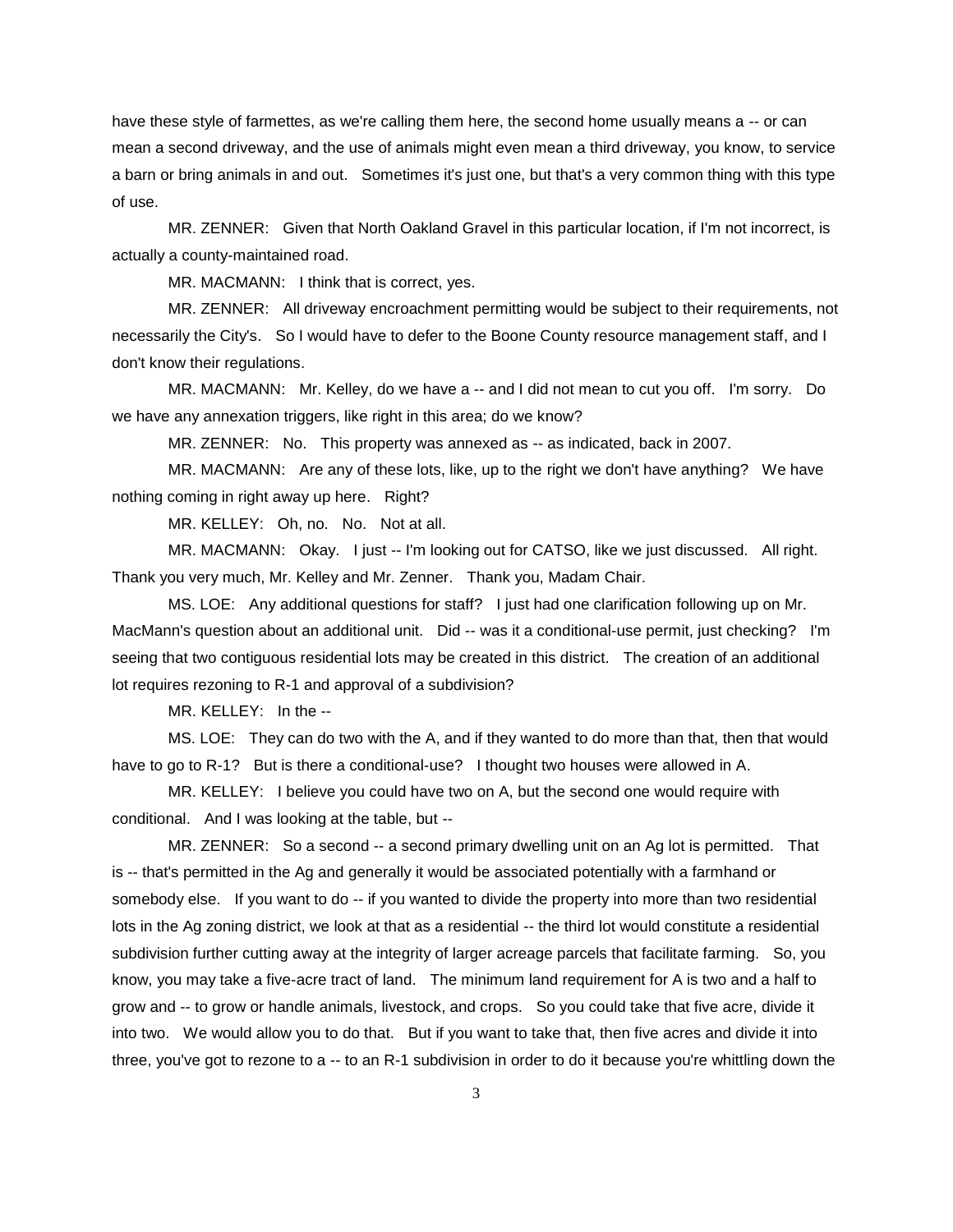agricultural nature of the A district too far at that point.

MS. LOE: Right. Here it says 2.5 acres is the minimum lot for an A district, only one principal dwelling and one second principal dwelling allowed on each lot, so yeah. Just to be clear. Mr. MacMann?

MR. MACMANN: Just a point of clarity. That second primary, as it's listed in there -- that's an odd way to list that -- that does not require a replat. That's a by-right action for that. Right?

MR. ZENNER: That is correct.

MS. LOE: Correct.

MR. MACMANN: All right.

MS. LOE: All right.

MR. MACMANN: Mother-in-laws is who goes there, Pat.

MR. ZENNER: Topic for another discussion.

MS. LOE: Principal dwelling. Principal dwelling. Any additional questions? I see none. We will open up the floor for public comment.

# **PUBLIC HEARING OPENED**

MS. LOE: If anyone has any comments they would like to provide on this case, please come up to the podium and provide your name and address for the record.

MR. BUTCHER: I'm David Butcher; I'm with Crockett Engineering. I'm not going to approach the podium because -- (inaudible).

MS. LOE: We need you in the microphone, I'm afraid.

MR. BUTCHER: All right. I'll step up here a little closer. I just don't want to have to disinfect everything. Are we good?

MS. LOE: A little bit closer.

MR. BUTCHER: All right. I'll do it. All right. So I'm here on behalf of T-Vine. I'm David Butcher; I'm the land surveyor that's working on this. The purpose of our request tonight is really so that this property, this ten-acre parcel would compete in the world with the other ten-acre parcels out there. These -- these parcels are not allowed to have a horse at this time. They've had lots of people with interest that would like to have horses on these properties, but since we can't have the horses, they've decided they'd walk away from it and they go somewhere in the county. So because this is a countymaintained road, because it's basically nestled in the county, we would like to downzone it so that we can accommodate that. I don't know anything about the second dwelling. I don't think that's part of the request. I understand that would come with it, but that's not the intent for what we're trying to accomplish. So I'm here if you have any questions.

MS. LOE: Any questions for this speaker? I see none. Thank you. I think a little bit closer, and your name and address for the record, please.

MR. AWAZU: My name is Yuval Awazu; I'm at 6120 North Oakland Gravel Road, which is that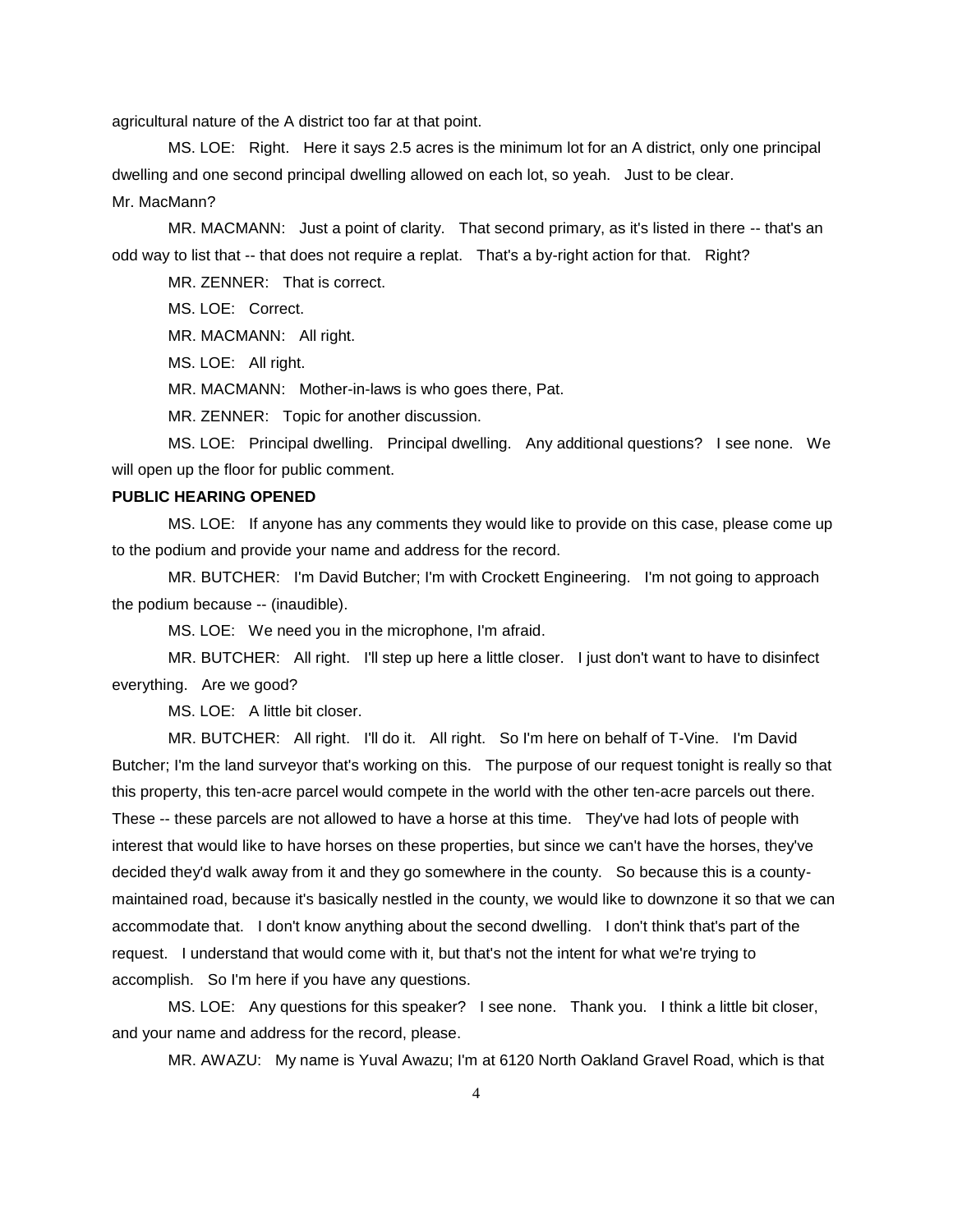triangle on the right side of the property there. And I have no problem with, you know, horses being there, but if -- you know, it would be great if there's a way to limit it to horses. I mean, if it was, like, hogs or, you know, other animals, especially that being a very low floodplain area, I could see, like, you know, waste going into the -- the Bear Creek there that you wouldn't want, you know. So, I guess, that's the only thing I would be concerned with. I mean, you know, I'd love to have horses there. I don't care, you know.

MS. LOE: Thank you. Questions for this speaker? Mr. MacMann?

MR. MACMANN: If I may, I'd like to redirect for you. Mr. Zenner, it's my recollection in Chapter 5 that hogs are not permitted, like meat production-type stuff?

MR. ZENNER: I mean, the raising or care of livestock, which a hog would be considered livestock, I can't speak to the fact if they are or they aren't. We do have regulations, though, that do deal with density, the number of animals, placement of features such as manure piles and things of that nature which are handled by our Environmental Health staff, not ours. So if somebody came in and was going to be seeking to do some type of animal operation, growing -- just not grazing horses, they're likely going to need to go through another level of review as it relates to that from the health side. So I think the concerns that you -- you may have as it relates to the environmental impacts, those are addressed through other regulatory measures.

MR. AWAZU: So if someone wanted, like, five hogs or something there?

MR. ZENNER: Based on, I think, the acreage calculations we were looking at, it's how many acres per horse?

MR. KELLEY: I think it's a half-acre per horse, which is -- yeah. So I think it would be limited to 42 if it was utilizing this entire acreage, for both ten-acre sites or eleven-acre sites.

MR. ZENNER: However, to Mr. MacMann's point, there may other regulatory provisions in play that I'm not familiar with that would limit other types of livestock -- chickens and things of that nature for hatcheries or something along that. Those actually, when you're looking at animal production facilities that you may be doing slaughtering or things of that nature on the property, that is not permitted in the Ag district. That is actually more of an industrial use.

MR. KELLEY: To add on to what Mr. Zenner is saying, concerning, like, concentrating feeding operations, that's something that the Missouri Department of Natural Resources has regulations for. Specifically, like, in terms of siting near houses, schools, that type of thing, it's, like, a minimum distance of property letters. And then in addition to that, they also look at floodplain as a consideration, so they're kind of taking into fact the drainage and kind of the stuff that you're mentioning, as well.

MR. AWAZU: So, but if someone wanted to have let's say the same amount of hogs that you could have horses, that would be allowable?

MR. KELLEY: From my understanding, yes.

MR. AWAZU: Horses I'm cool with, but --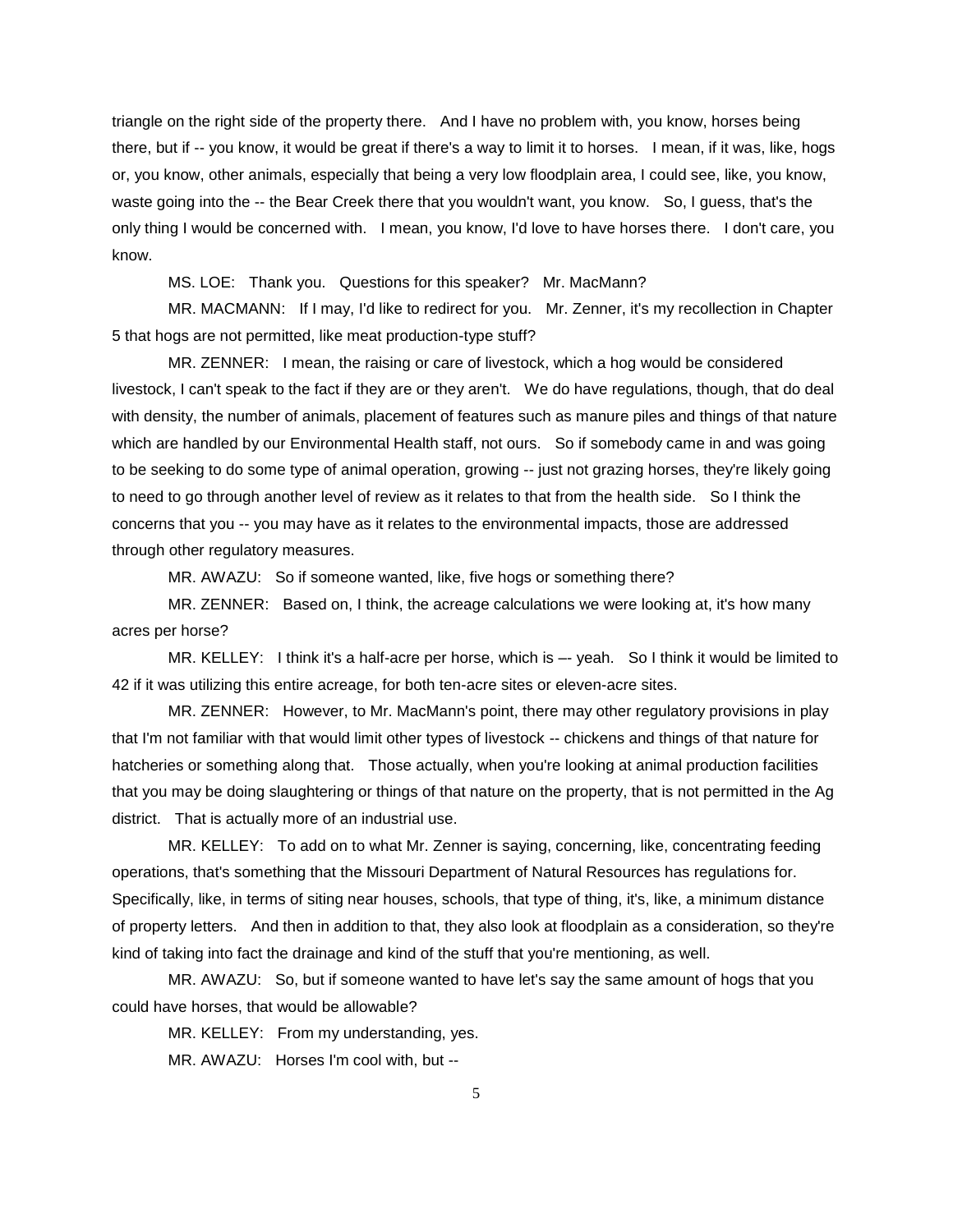MR. ZENNER: Mr. MacMann.

MS. LOE: Mr. MacMann?

MR. MACMANN: I just -- to let you know. I would -- sir, I would -- thank you, Madam Chair, and thank you, Mr. Zenner. I would suggest that you follow up specifically with the City -- which department is that, Pat?

MR. ZENNER: Environmental Health.

MR. MACMANN: Check with Environmental Health. They are not -- my understanding is that meat production like that is not allowed, but I strongly -- I don't have it in front of me and it's been a while since I've read it. I would strongly suggest that you follow up with them about your concerns to animal ratios. Animal ratios are usually based upon you said -- he said 42 horses on this lot. Mr. -- yeah. Horses are bigger than hogs, so you can divide by weight type thing. That's usually how devisors go. But, again, I would check with -- with our folks at the relevant office to get your questions -- but I'm almost positive, and I cannot speak with them exactly, but they cannot have a meat production operation there. That's a whole -- it's industrial use, they've got to get it rezoned and get permitted and the whole nine yards. I appreciate your concern because this -- a lot of the agricultural property in the City is not used for anything, maybe occasional grazing. And I was asking questions and the Chair was asking questions, so, like, well, we should really kind of inform ourselves on this a little bit because we don't deal with it very often. But thanks for coming up.

MS. LOE: Thank you. Any more speakers on this case?

MS. DOKKEN: Dee Dokken, 804 Again Street. And I'm -- this is just a comment. Any time, as someone who follows the confined animal feeding and DNR, anyone who states as reassurance that DNR is controlling this or regulating this, it is super lax. There is no inspections. The Clean Water Commission is -- I mean, there was just a ruling today or yesterday, I think, that it's okay for them just to put industry in there. So I -- I just think we should be cautious saying DNR has got it covered because that's not really the case.

MS. LOE: Thank you, Ms. Dokken. Mr. MacMann?

MR. MACMANN: If I may. Thank you, Ms. Dokken. The reason I brought up going to the relevant City organization, because I've lived in rural Missouri and I have friends who still live near these places. The county's hands are tied, for sure. I think you have more protections in the cities. But, again, I would suggest you follow up with the City about how all that zoning goes. I'm almost positive they have to either get a conditional-use permit and a whole -- maybe even rezoning to have animal production there. Personal use is one thing. You can raise a hog. We can raise chickens here in town. But for sale, that's a whole different -- and a valid concern.

UNKNOWN SPEAKER: (Inaudible)

MS. LOE: You need to --

MR. MACMANN: I don't know the answer to that question, sir. I'm sorry. It's -- I have read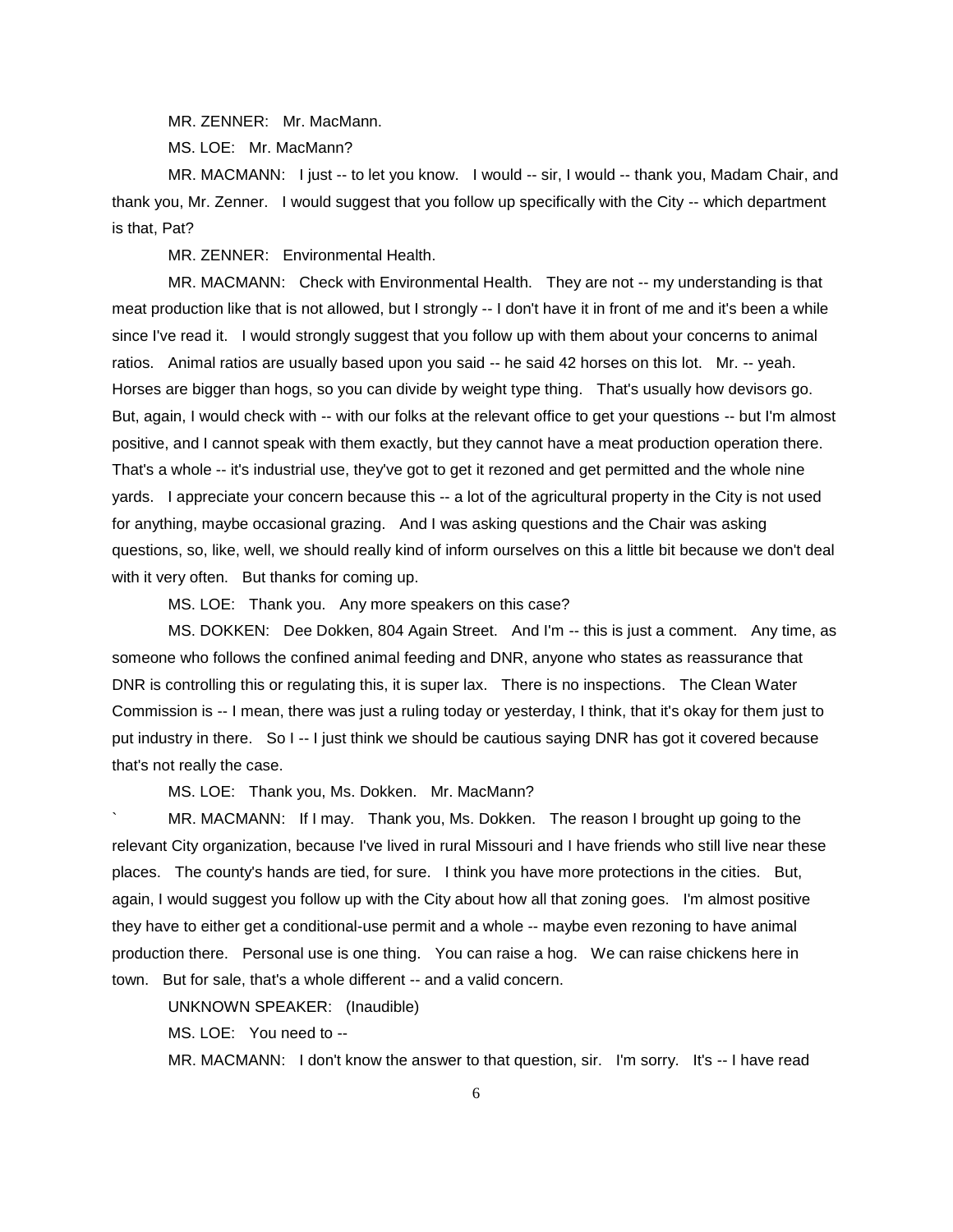these regulations. It's not our bailiwick, so to speak. I'm just -- I'm giving the information that I can recall right now.

MS. LOE: Any additional speakers on this case? Seeing none, we're going to close public comment.

## **PUBLIC HEARING CLOSED**

MS. LOE: Commission, discussion? Mr. Stanton?

MR. STANTON: Well, I was going to ask if the representative of Crockett Engineering could kind of quiet some fears or give some -- you know, kind of address anything that's been addressed so far?

MR. BUTCHER: A rebuttal; is that what you're meaning?

MR. STANTON: Yeah. Something to tell me.

MS. LOE: We can open up public speaking again, yes.

MR. STANTON: I'm sorry. I'll try to keep --

MS. LOE: No, you didn't. You didn't.

### **PUBLIC HEARING REOPENED**

MR. BUTCHER: So your rebuttal is under public speaking; okay. Perfect.

MS. LOE: Yes. And we need your name and address again.

MR. BUTCHER: David Butcher, Crockett Engineering, 1000 West Nifong, Building 1. With regards to the hog production, I will say that Boone County is a pretty large area and we've got other places that will be better suited for that type of production. These properties are not going to be cheap enough for someone to want to raise hogs on them. I would highly suspect that horse farming is probably the -- what's going to pull this wagon down the road. So not that you couldn't -- I understand his concerns and I really -- I respect that. I live out in rural Boone County, myself, and you always worry that the person next door is going to do that. I will say there are other places right there nearby him that don't have as many protections as what the City of Columbia would offer him because of the county that's nearby -- county property that's nearby. So I would say that that's probably a -- out in the weeds a little bit worried about these hogs, but I -- I do understand his concerns. It could be something else that could be as nefarious. That's all I got.

MS. LOE: Thank you.

MR. BUTCHER: You're welcome.

MS. LOE: Any additional public comment? I see none. We'll close public comment.

# **PUBLIC HEARING CLOSED**

MS. LOE: Commission, discussion? Mr. Zenner? If I may, so Mr. Smith brought up the Code for me to look at. Livestock does include hogs, goats, and a variety of other animals inclusive of horses. A suggestion for the applicant to take back -- the applicant's representative to take back to the applicant and the neighbor to potentially discuss with the property owner would be to establish as part of the transfer of the property a restrictive covenant that just indicates that they're not going to allow the raising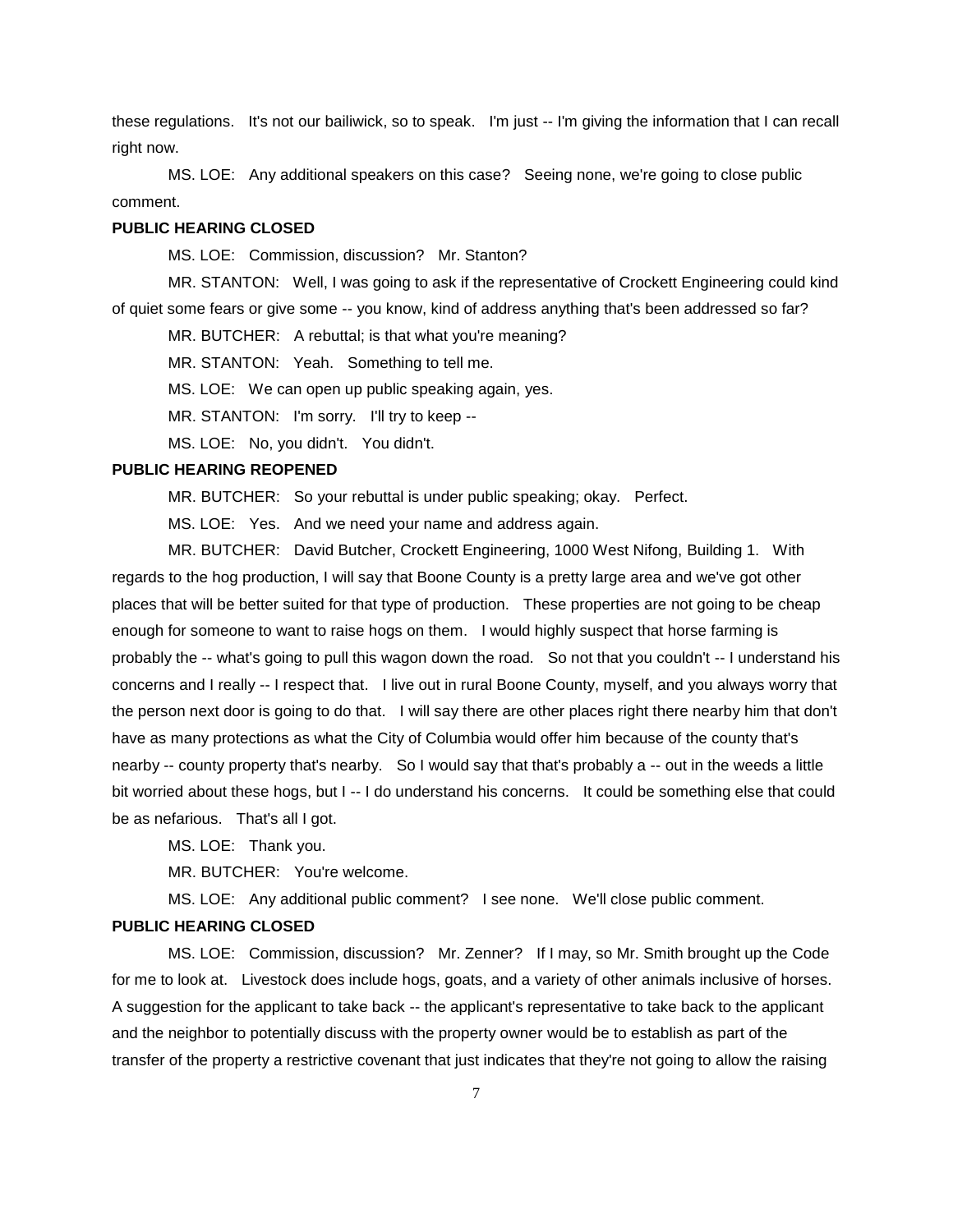of livestock and list the animals that may be those that are not desired. If horses is all they want, it could be handled through a restrictive covenant to the property, which is not our bailiwick, but would get the property owner adjoining possibly some protection that he is desiring by bringing the comment up to the Commission here this evening. But as Mr. Kelley has pointed out, the agricultural designation for the property fits into the character of that area, and part of our land use assessment and the appropriateness of zoning goes to look at that. It does reduce the intensity of development on the property also, which is another contributing factor as to why the zoning classification is appropriate. There are other methods outside of the zoning, however, that could control the use of the property for undesirable animals.

MS. LOE: Comments? Ms. Russell?

MS. RUSSELL: How about a motion? In the Tuscany Estates Zoning Map Amendment Case 116-2020, I move to approve the zoning map amendment from R-1 to A.

MS. RUSHING: Second.

MR. STANTON: Second.

MS. LOE: Second by Ms. Rushing. We have a motion on the floor. Any discussion on that motion? Ms. Carroll?

MS. CARROLL: Yeah. I'm not sure if it's discussion on that motion that I'm -- I apologize. So the covenant that you mentioned -- or restricting the use to a specific animal, that's not part of this motion? This is just straight –-

MS. LOE: No. That would be a deed restriction.

MS. CARROLL: Right. And we wouldn't be able to do that here? That's something they would  $do -$ 

MS. LOE: That would be between the parties or it would be a private agreement.

MS. CARROLL: Exactly. I share the concern about the hogs. There's been fairly numerous recent news items regarding DNR and their ability to respond recently. And I'm not sure if all animal operations would be appropriate for this. I do support Ag use with horses, but I -- I wouldn't feel comfortable without any restriction for the types of animals at this point voting yes on this. I view it very much like I would view should we allow a conditional use across the school that even though the applicant doesn't plan to have a bar, would allow a bar, I view that the same. Even though the applicant doesn't plan to have a bar, would allow a bar, I view that the same. Even though this applicant may not plan to have hog farms, that's included on the list, and this goes with the property, so we cannot control what the use would be in perpetuity if we apply this. And that would be my reason against supporting this at this exact juncture.

MS. LOE: Mr. Zenner or Mr. Kelley, are we aware if there's any restrictions from having livestock operations -- I'm looking at the more dense residential to the west of the properties. So –-

MR. ZENNER: County R-S zoned land, so, no.

MS. LOE: Okay.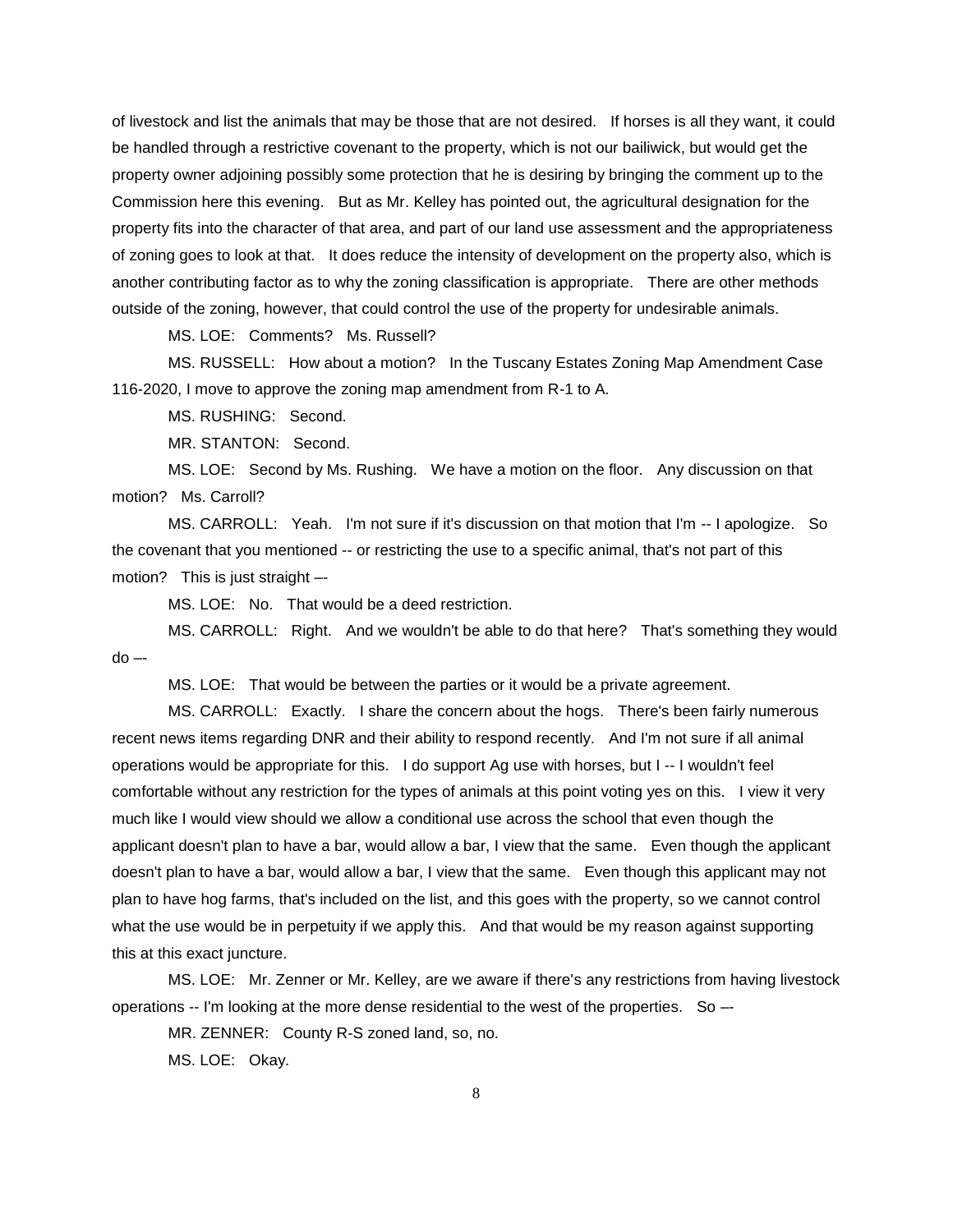MR. ZENNER: The property immediately to the north, which is the Horse Fair Farms, it's R-S, I believe, as well. So R-S district does -- I apologize. The R-S district does allow agricultural use in the county. The subdivision platted to the west is -- is obviously a platted subdivision. Immediately to the north, it's very possible that they could have probably livestock, but I don't know what the County's regulations are in relationship to that. What I can tell you is a feeding operation of any nature within the City is not considered a -- when you may have feeding or confined operations would probably not be considered an agricultural use, especially if you had any type of preparation -- meat preparation or anything along those lines. That is industrial in nature. A private restrictive covenant is a way of ensuring, at least between the property owners, that the -- the objectionable uses is addressed. It was offered as an -- as an alternative or a suggestion to the applicant to take back to his client and for the property owner adjacent to be able to resolve these matters in a civil way as property owner to property owner. I understand the position that Ms. Carroll has, and others may share that. An agricultural district is meant for environments where it is low density and that this use would generally be considered consistent with the comprehensive plan, so hence our analysis and our recommendation of approval.

MS. LOE: Any additional questions or comments? All right. Ms. Burns, may we have roll call, please.

MS. BURNS: Yes.

**Roll Call Vote (Voting "yes" is to recommend approval.) Voting Yes: Ms. Rushing, Ms. Russell, Ms. Burns, Ms. Loe, Mr. MacMann, Mr. Stanton. Voting No: Ms. Carroll. Motion carries 6-1.**

MS. BURNS: Seven to one -- six to one, motion carries.

MS. LOE: Thank you. Recommendation for approval will be forwarded to City Council. **Case Number 121-2020**

**A request by Crockett Engineer (agent) on behalf of On-the-Ninth, LLC and Nash Investments (owners) for approval of a major amendment to the On-the-Ninth at Old Hawthorne PD Plan located on property zoned PD (Planned Developed) to revise the Statement of Intent and reduce the distance between dwelling units from 16 feet to 12 feet. The 5.68-acre property is located on the east side of Old Hawthorne Drive West, approximately 1,300 feet north of Route WW.** 

MS. LOE: May we have a staff report, please?

Staff report was given by Mr. Clint Smith of the Planning and Development Department. Staff recommends approval of the major amendment to the On the Ninth PD plan and the revised Statement of Intent.

MS. LOE: Thank you, Mr. Smith. Are there any -- oh. Before we move to questions, I would like to ask Commissioners if there is anyone who has had any ex parte related to this case to please disclose that now so we all have the same information in front of us. Seeing none. Is there any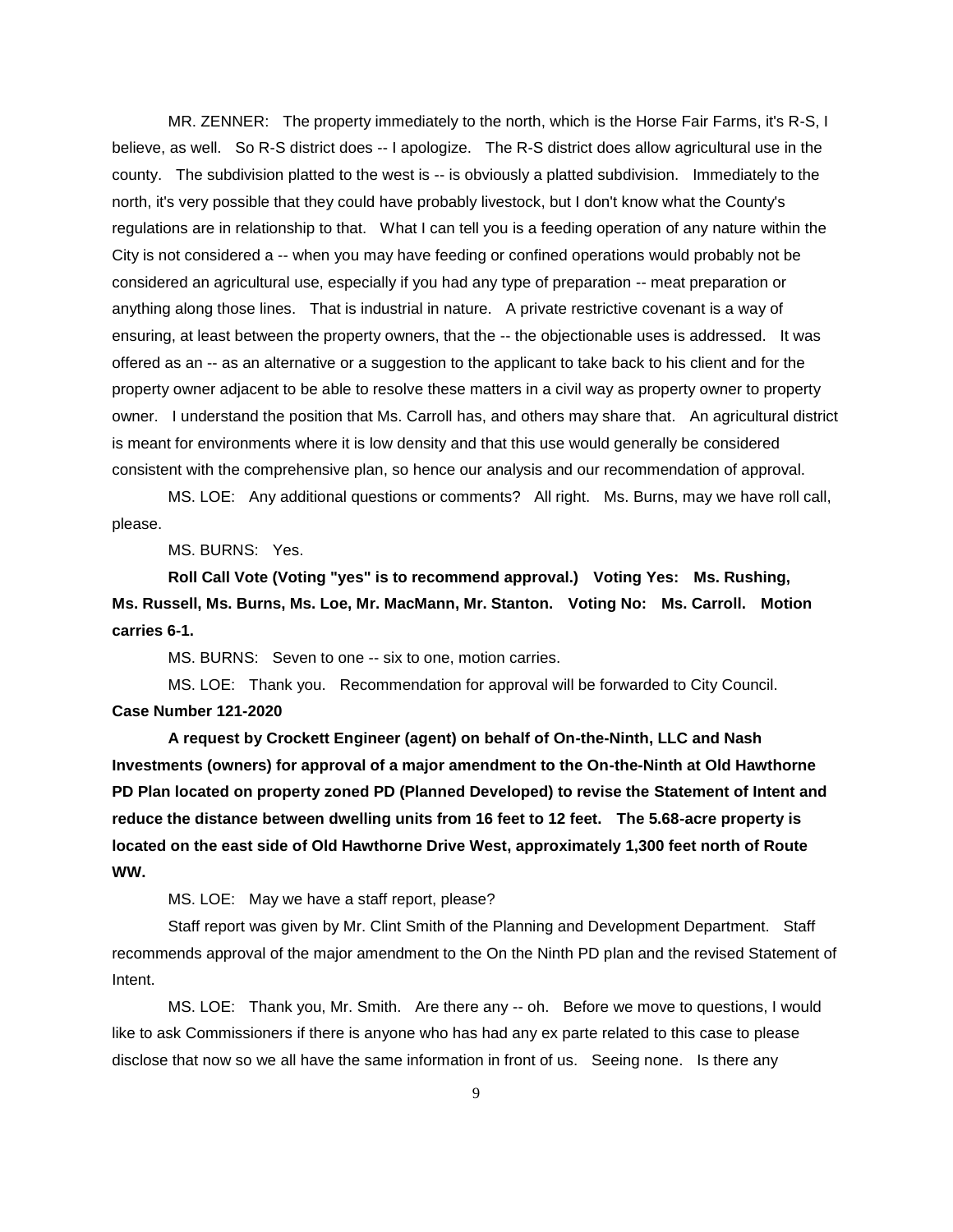questions for staff? Ms. Rushing?

MS. RUSHING: I notice that the intent is to preserve 40 percent in green space. And the developed portion and including the new three units; is that correct?

MR. SMITH: Correct.

MS. RUSHING: Occupying a lot of concrete. Is there going to be substantial green space in the undeveloped area?

MR. SMITH: Yeah. You can see, I think, in the northern portion, there's a -- there's a fairly substantial green space.

MS. RUSHING: Yeah. There's a little, tiny part, and then –

MR. SMITH: Yeah. And –-

MS. RUSHING: But it looks like the green space along the east side is not on this property.

MR. SMITH: Uh-huh.

MS. RUSHING: So, again, you know, that little triangle up there doesn't look like 40 percent.

MR. SMITH: Well, we have the numbers on here, so I can double-check on what they're showing as open space calculation, because I think I cut that off on ours.

MS. RUSHING: Yeah. What you've shown shows their old plan on that -- the semicircle area. MR. SMITH: Right.

MS. RUSHING: My understanding, that's now five single-family lots?

MR. SMITH: Correct.

MS. RUSHING: Yeah.

MR. SMITH: In the middle there, in the interior bunker loop. And so the plan here on the left, which I didn't capture in the screen shot, and my apologies, is pervious surface would still be about 57 percent. And we do have to do some estimations because we don't have a specific footprint for the single-family, but we use a common number to kind of come up with that. But they, according to those calculations, they're well within the 40 percent minimum of open space.

MS. LOE: Any additional questions, Ms. Rushing? Any additional questions? Mr. Smith, I had -- this could be housekeeping, but I was wondering about the 28th unit.

MR. SMITH: I'm sorry. Could you repeat that?

MS. LOE: The 28th unit?

MR. SMITH: Twenty-eighth unit.

MS. LOE: Like the third man. Where did it go? So the original plan, we had a four-plex or

four?

MR. SMITH: Yes. Uh-huh.

MS. LOE: And we went to three, so one unit moved somewhere?

MR. SMITH: Correct.

MS. LOE: Where?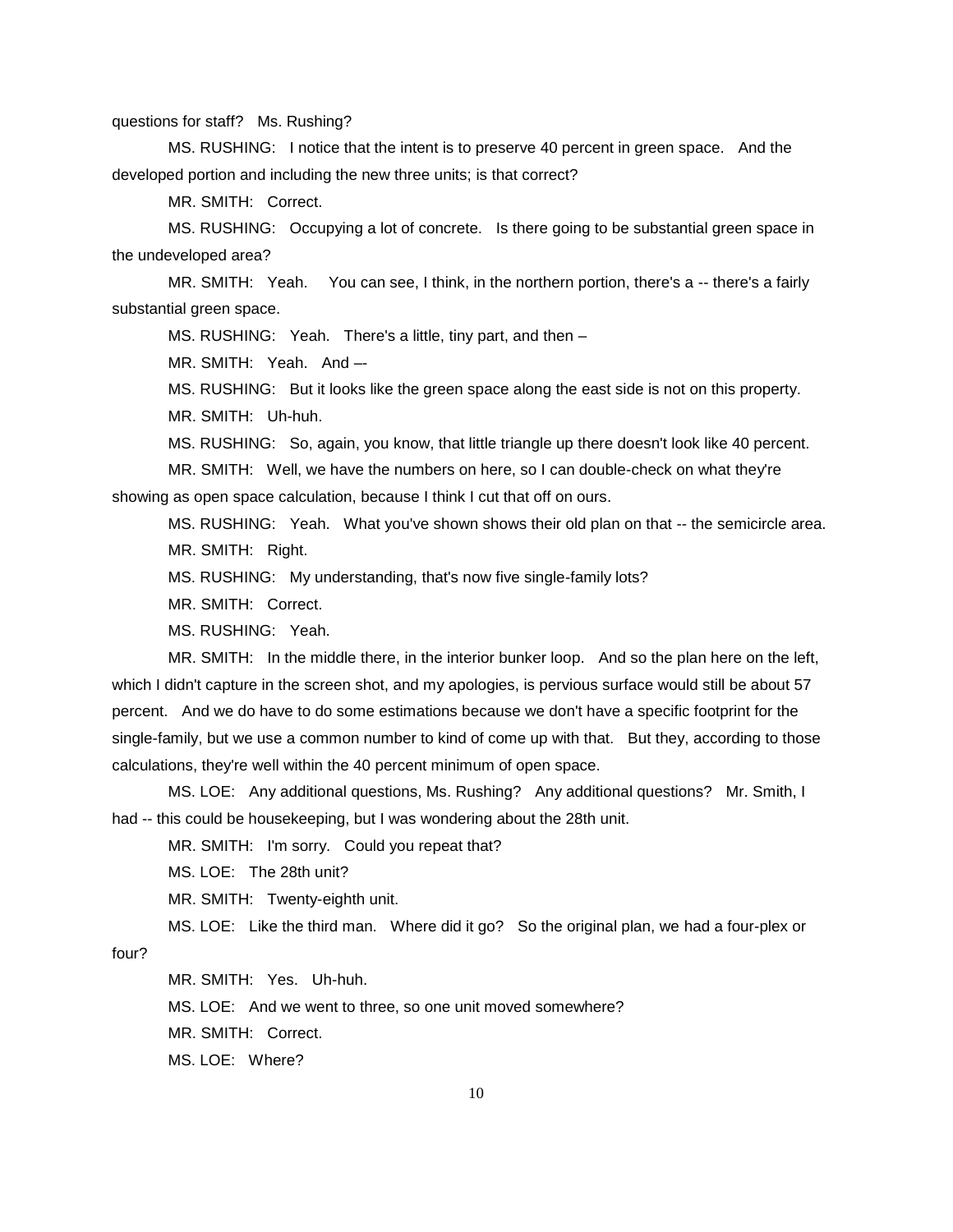MR. SMITH: They -- well, they eliminated it. Is it still captured on the plan?

MS. LOE: So it's still captured in the density calculations.

MR. SMITH: Okay. That was probably an oversight.

MS. LOE: So it's for 27 units now? All right.

MR. SMITH: Uh-huh. Yeah. One unit was eliminated, so we'd have to look at that and get that updated, but we could probably do that.

MS. LOE: If there's no additional questions for staff, we'll open up the floor to public comment.

#### **PUBLIC HEARING OPENED**

MS. LOE: Please give your name and address for the record.

MR. BUTCHER: I'm David Butcher with Crockett Engineering, 1000 West Nifong. I do have a question about our density. We may have had a four-plex in that D, and now we have five single-family lots, taking that one unit from across the street into that D instead of -- because, originally, that had a four-plex on it, I believe.

MR. SMITH: It had two four-plexes.

MR. ZENNER: Two four-plexes.

MR. BUTCHER: Oh, did it?

MR. SMITH: Yeah.

MR. BUTCHER: So we've already reduced it once and -- all right. Then that's just an error or oversight. We'll get it fixed.

MS. RUSHING: You're saying you're -- the two four-plexes that it is showing are the ones that you're planning to build?

MR. BUTCHER: No. Everything is already built out on this property with the exception of the darkened highlighted three-plex that's at the southwest corner, and then the single-family lots that have already been platted. Those single-family lots will end up with a house on them.

MS. RUSHING: Okay. So they'll each have a single house?

MR. BUTCHER: Yes. In the -- in the circle in the D shaped --

MS. RUSHING: So what four-plex are you talking about?

MR. BUTCHER: Originally, the plan prior to this one –

MS. RUSHING: Oh, right. Right.

MR. BUTCHER: -- we only had four-plexes in that.

MS. RUSHING: Right. Right.

MR. BUTCHER: So we've reduced that so that it's just those single-family homes.

MS. RUSHING: Correct. Okay.

MR. BUTCHER: Anyway, this is a housekeeping matter really. Our objective is just to reduce that to -- to match the normal single-family residential style. And it was an oversight on my part that we had that in the -- in the regulation on the statement of intent from originally, so the objective is just to allow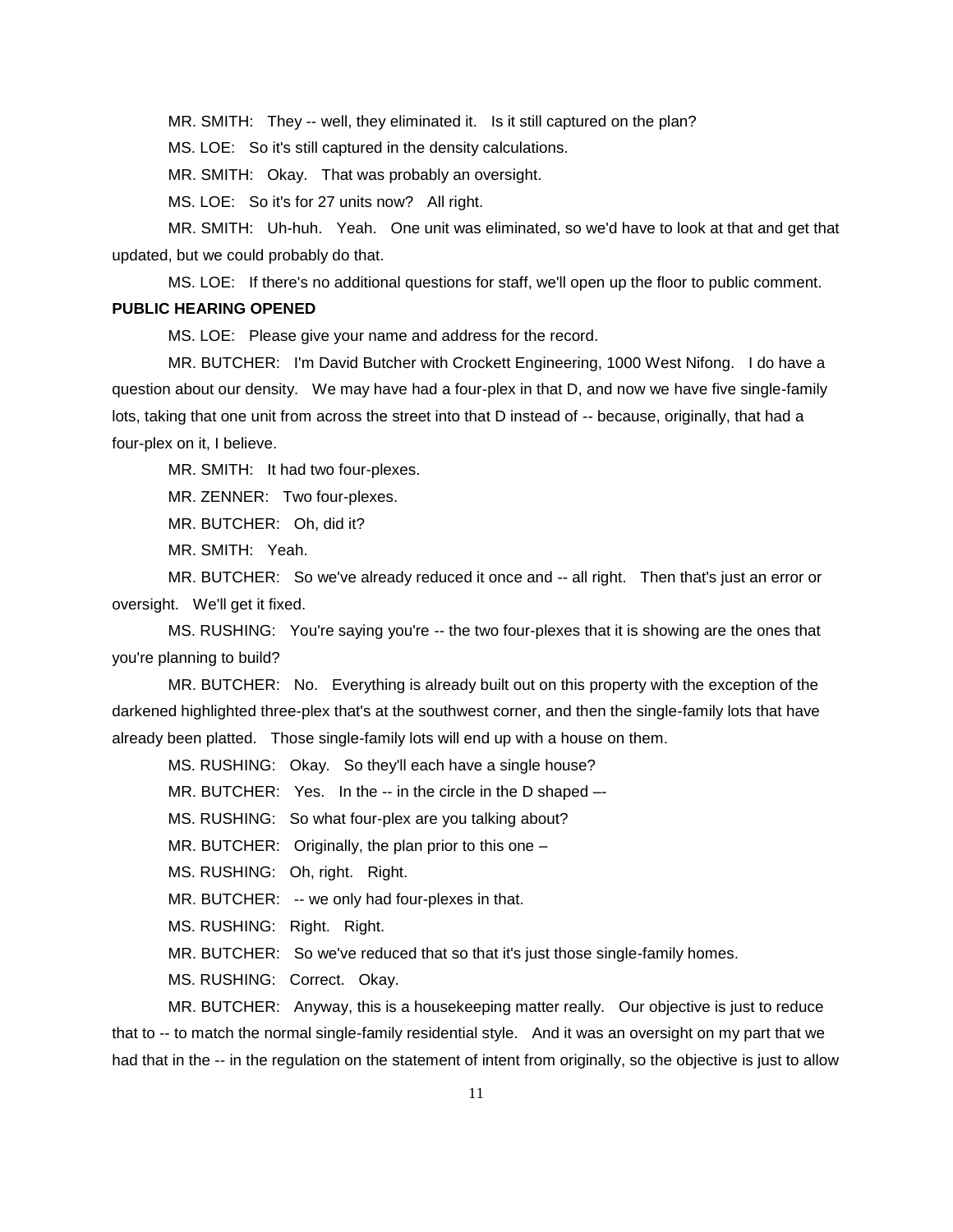us to build a little -- those homes in there like anyone else would on the rest of the single-family lots. Is that clear? I'm kind of juggling a little bit in my verbiage here.

MS. LOE: Are there any questions for this speaker? I see none. Thank you. Are there any other speakers on this case? Seeing none, we will close public comments.

## **PUBLIC HEARING CLOSED**

MS. LOE: Commissioner, discussion? Mr. MacMann?

MR. MACMANN: A housekeeping notice here. I'd like to thank the Chair for the Graham Greene reference. I really appreciate that. Thank you.

MS. LOE: So the real issue is the setbacks. Correct. All right. If there's no further discussion, Ms. Russell?

MS. RUSSELL: All right. In the -- I'll make a motion. In the case of 121-2020, On-the-Ninth PD Plan amendment, I move to approve.

MS. BURNS: Second.

MS. LOE: Second by Ms. Burns. We have a motion on the floor. Any discussion on that motion? Mr. MacMann?

MR. MACMANN: Just real quick and more seriously this time. I just -- a heads up. In the future, I will be generally supportive of anything that reduces lot size. Just FYI. Thanks.

MS. LOE: Any additional comments? Seeing none. Ms. Burns, may we have roll call, please. MS. BURNS: Yes.

**Roll Call Vote (Voting "yes" is to recommend approval.) Voting Yes: Ms. Rushing, Ms. Russell, Mr. Toohey, Ms. Burns, Ms. Carroll, Ms. Loe, Mr. MacMann, Mr. Stanton. Motion carries 8-0.**

MS. BURNS: Eight to zero, motion carries.

MS. LOE: Recommendation for approval will be forwarded to City Council. That closes our cases for the evening.

## **VI. PUBLIC COMMENTS**

MS. LOE: Any additional public comments? Seeing none.

## **VII. STAFF COMMENTS**

MR. ZENNER: As you can see, and as Ms. Burns provided a -- a farewell to Mr. Rusty Strodtman, our most current former Planning Commissioner, on behalf of staff, I would like to acknowledge publicly this evening, not knowing what Council's action is going to be on Monday of this week, our heartfelt appreciation for his years of service, his leadership as chairman, and his being on board with us on a number of our more challenging topics that we have covered over the years. He will be a sorely missed addition to our fold. However, we do have a new Commissioner who will be beginning on July 9th with us. I cannot pronounce her middle name is Sharon Jones, but she goes by a different -- a middle name and a last name, so it's a -- it's not hyphenated, either. So we will get to meet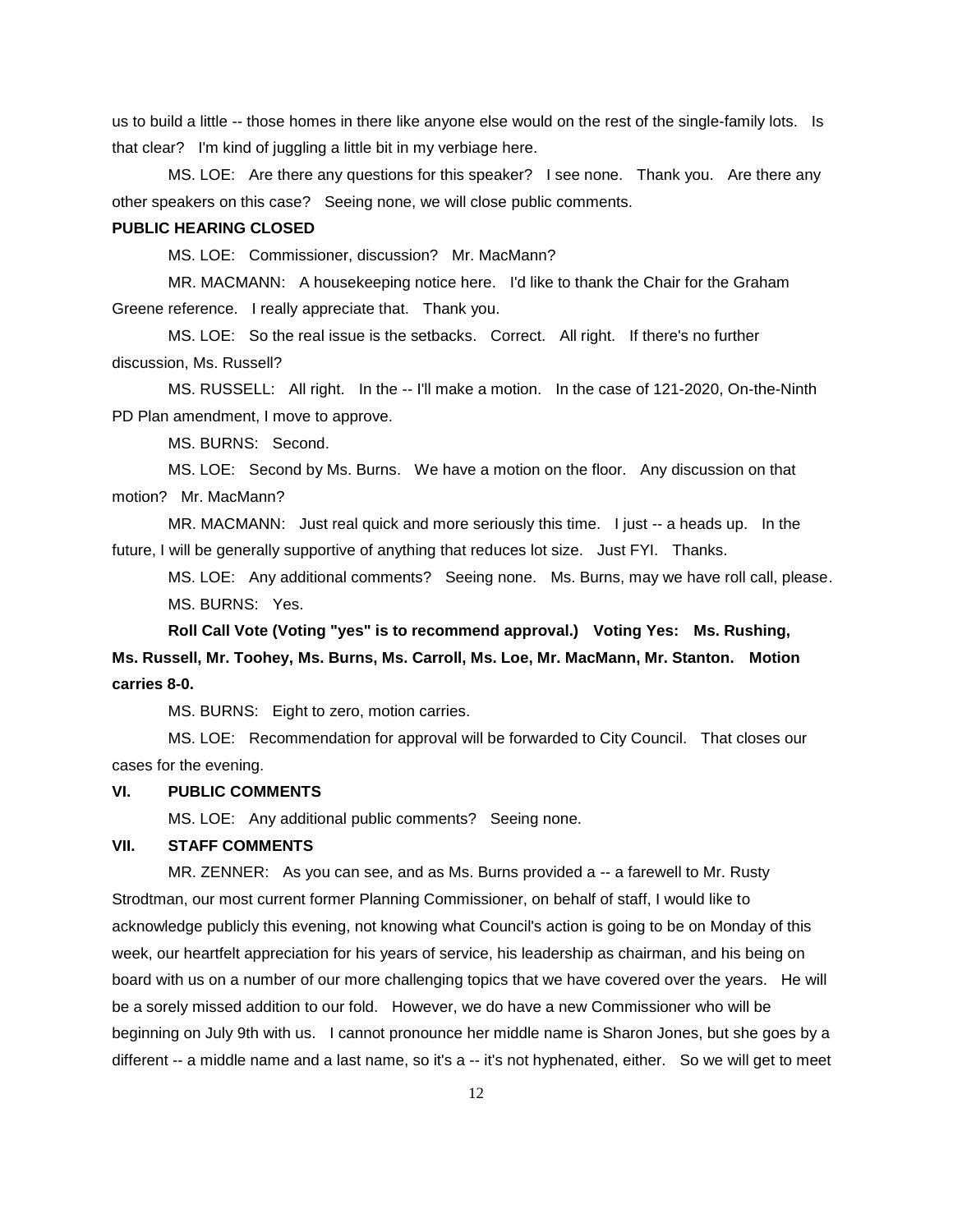Sharon at our next meeting. I will just call her Sharon for today, and I have reached out to her already and she is familiarizing herself with our materials, so when she does show up for our work session, be gentle. And we will bring her into the fold as quickly as we can with all of our additional topics. But again, it is with my greatest appreciation for Mr. Strodtman's service and we will definitely wish him the best and he moves on back into private life. As far as what we have coming up, we do have a meeting on July 9th, and that will occur at 5:30 in our regular location. Then also be followed by a regular -- our regular work session at 5:30 with our regular meeting at 7:30 [sic] here. You will have meal service. There is one item on the agenda. It is a rezoning to planned district which is not familiar. We normally are going in the opposite direction. This is a piece of property off of Green Meadows that is immediately adjacent to the Rock Bridge Christian Church. It is the triangular piece that is out on the point between Green Meadows Circle and Green Meadows. They are looking at a smaller lot, single-family detached, if I recall correctly, product in the PD utilizing more of a common driveway system, and Mr. Palmer will be providing the staff report for that. There was an additional item on our agenda that was withdrawn at this point to allow for some additional review. So we would have had one additional item, so this should be a relatively, I'd say, quick meeting. It depends on how well the public has been reached out to prior to coming for public hearing. The Greenbriar neighborhood, as well as some of the other residential neighborhoods in this particular area are generally very active. There has been concern expressed with prior planned district proposals on this site which were not residential that generated quite significant public engagement. So just to familiarize yourself with where this particular property is located, if you can't understand from my description, Green Meadows Circle to the north, and then Green Meadows Drive on the south, and this is probably less than a quarter of a mile from Murray's, so everybody knows where Murray's is. But that is your only item on the agenda. As we discussed during work session this evening, our next work session on July 9th will be a continuation of the discussion we had this evening as it relates to the comprehensive plan update and how we are going to be dealing with and refining our survey instruments that we discussed generally this evening. So if you will, please do not discard your work session materials you received. We will not be reproducing them for you, and we may supplement it with amended sheets, but given the fact that it's a lot of color and we would like you to just maybe mark it up and come with your notes and then hand them over to us so we can figure out what you actually truly had to say about our work, as well as analyze your handwriting. But, nonetheless, we would like to -- we would like you to keep that to save us a little bit of money. We are trying to potentially resolve our issue with laptops for the work sessions -- or not work sessions, but for this meeting. With the low volume of cases that we have been bringing forward to you, producing the printed packet has not been an issue. But if you are not wanting it, if you are going to bring your own laptop and connect to the -- to the guest Wi-Fi, I'd greatly appreciate being notified of that in advance so I do not have to produce the additional packets. Obviously, you personally have all probably been affected by Covid and the pandemic. The City has been, as well, and, therefore, our resources are becoming tighter and tighter. And if we can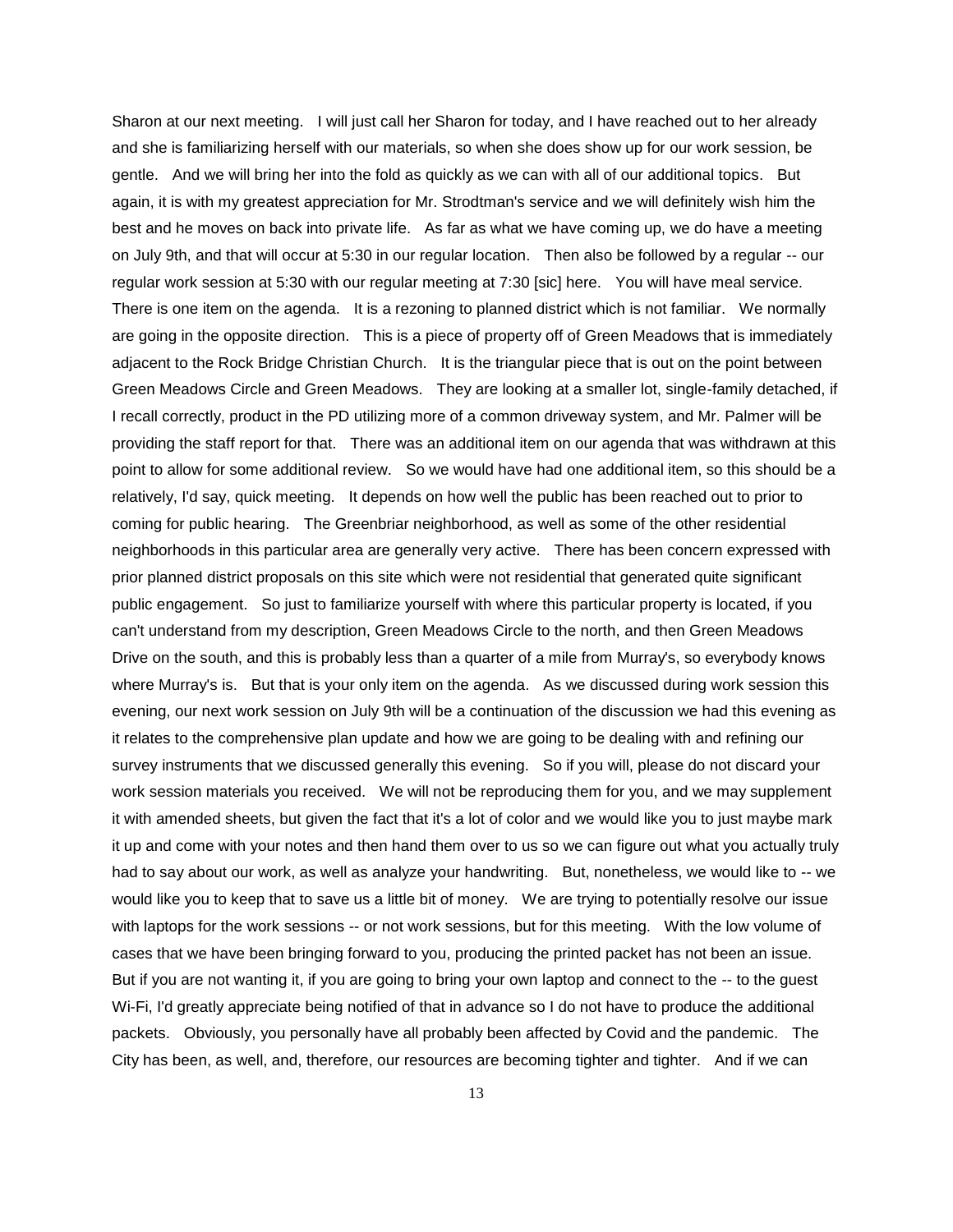reduce expenditures in having to copy packets for you, we'd greatly appreciate that if -- if at all possible. But we do realize you're accustomed to seeing stuff in front of you on a laptop, hence the reason why we have produced the packets for you up to this point. But if you will bring your own laptops, you're more than welcome to, or if you need a printed packet, please just let me know. If there are any of the Commissioners that are going to be taking breaks for our summer months as we are getting to the summer season of vacations, please let Ms. Loe and I know so we can properly plan for that in the way of quorum. If not, I appreciate your attendance and your continued support of what we do here with the City, and for its citizens. With that, that's all I have to say for this evening.

MS. LOE: Thank you, Mr. Zenner.

# **VIII. COMMISSIONER COMMENTS**

MS. LOE: Mr. Stanton?

MR. STANTON: Go ahead.

MS. LOE: Mr. MacMann?

MR. MACMANN: Just real quick, a housekeeping point. I would like to thank Commissioner Russell for mentioning something. She said she was having a hard time hearing me in the -- in the work session. And I will speak up. I just wanted to let you know the folks on the other end -- of course, Pat, I can hear fine. But the other staff members who speak in a more normative tone, I was having difficulty hearing them. I just wasn't cognizant -- I'm always afraid I'm speaking too loudly, so thank you for saying something. I'll try to stand up or project more or something.

MS. LOE: Mr. Stanton?

MR. STANTON: Thank you, Madam Chair. I wanted to address our current City environment and the importance of, you know, we don't really address police brutality or anything directly in this Commission, but the decisions that we do make concerning land use and neighborhood protections and all that will be part of the solution. So as we go through cases, especially when it deals with, you know, the decisions that we make, I ask my Commission to help us with the bigger picture. These young folks that are here, I wore this shirt -- It's BAG CHASERS. This a group of young men that knew each other all their lives. They were out in protests and rallies, and they started a business. And they felt like this was their solution to help bring together their -- their fellow community members and help their community. So I'm supporting them and I need you guys support in helping heal some things, you know. I've addressed a lot of issues, especially when we were talking about the weed ordinances and security and all of that. I try not to cry about it, but this is reality for me all the time. And I just want you to -- you know, we don't have to agree all the time. Just listen when I say things that address my community directly. It's real. If you don't know it's real by now, these young people out here will let you know how real it will be. And when it comes to this comprehensive plan that we're going to go, and we're going to have -- we're going to create a progress report on, we had a very good discussion in work session. I will be encouraging my fellow neighbors and the community to get more involved because this is the plan on